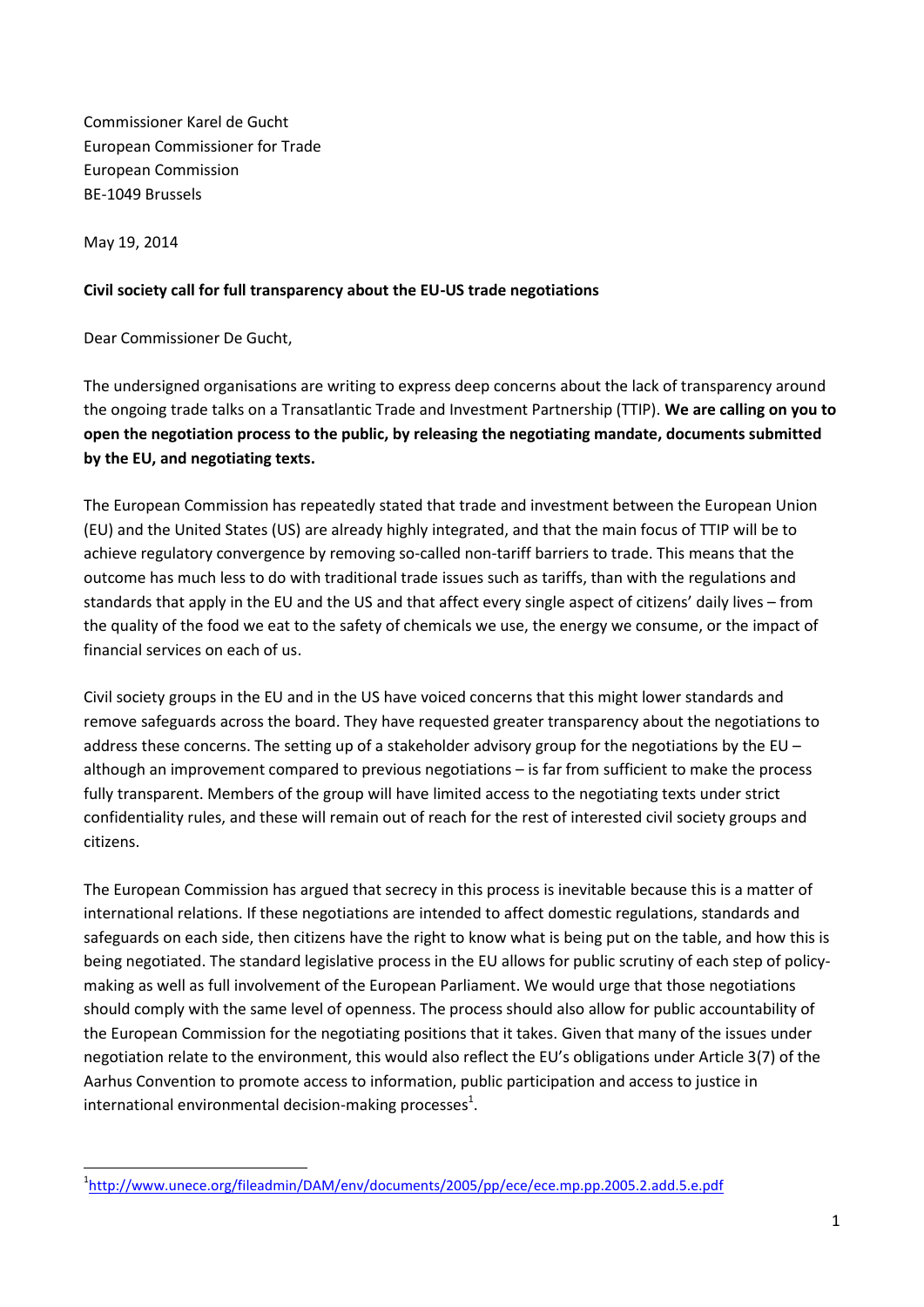Furthermore there are several examples of international negotiation processes, which provide a greater degree of openness to civil society than the negotiations on TTIP do, and whereby negotiating documents are disclosed.

Examples include:

- The World Trade Organisation (WTO): Even the WTO, which is regularly the subject of criticisms by civil society and member states, makes submissions made by member states in the negotiations, as well as offers, and reports by committee chairs available on its website<sup>2</sup>.
- **The United Nations Framework for Convention on Climate Change (UNFCCC)**: The negotiating texts and submissions from the parties are circulated before the negotiations start. Observers, including external stakeholders, attend the sessions, and can provide submissions on request by the parties<sup>3</sup>.
- **The World Intellectual Property Organisation (WIPO)**: Draft negotiating documents are being released all along the process. Meetings are open to the public, and webcasted<sup>4</sup>.
- **The Aarhus Convention**: Meetings of the governing body and its subsidiary bodies are as a rule public. Accredited observers can participate in meetings of parties and in drafting groups working in collaboration with parties to develop text during the negotiations. They have the same speaking rights as parties<sup>5</sup>.

# **With this letter, we would like to restate our call for openness and public accountability of the TTIP negotiations. Without full transparency, there can be no meaningful engagement of civil society representatives in the process.**

Basic transparency requirements include making the following available for the public at the earliest possible stage and at regular intervals:

- The text of the EU's negotiating mandate;
- The initial position papers tabled by the EU;
- Any further papers submitted by the EU in the course of the negotiations that detail or explain the position of the EU on the topic, and that are being used in the course of the negotiations with the other party;
- The draft versions and final versions of individual chapters as well as the whole agreement at all steps of preparation and evolution (and at least before closing the negotiations and initialling so that parliaments and the public can still assess the outcome and make comments and recommendations).

If the European Commission is serious about openness and engagement of the public, it should also proactively make the following available:

- All written communications between the European Commission and other European institutional bodies (European Parliament and Member States) on this issue;

 $\overline{\phantom{a}}$ <sup>2</sup>[https://docs.wto.org/dol2fe/Pages/FE\\_Search/FE\\_S\\_S001.aspx](https://docs.wto.org/dol2fe/Pages/FE_Search/FE_S_S001.aspx)

<sup>&</sup>lt;sup>3</sup>[http://unfccc.int/parties\\_and\\_observers/ngo/items/3667.php](http://unfccc.int/parties_and_observers/ngo/items/3667.php)

<sup>4</sup> <http://www.wipo.int/policy/en/index.html#bodies>

<sup>&</sup>lt;sup>5</sup> Aarhus Convention Task Force on Public Participation in International Forums, Innovations in Public Participation in International Forums – Advanced Draft, 23 February 2011, ("Innovations draft"), available at

[http://www.unece.org/env/pp/ppif/6meeting/Innovations%20in%20public%20participation%20in%20international%20](http://www.unece.org/env/pp/ppif/6meeting/Innovations%20in%20public%20participation%20in%20international%20forums%20-%20draft%20for%20consideration%20by%20PPIF%20Task%20Force%20v.1%20.doc) [forums%20-%20draft%20for%20consideration%20by%20PPIF%20Task%20Force%20v.1%20.doc](http://www.unece.org/env/pp/ppif/6meeting/Innovations%20in%20public%20participation%20in%20international%20forums%20-%20draft%20for%20consideration%20by%20PPIF%20Task%20Force%20v.1%20.doc)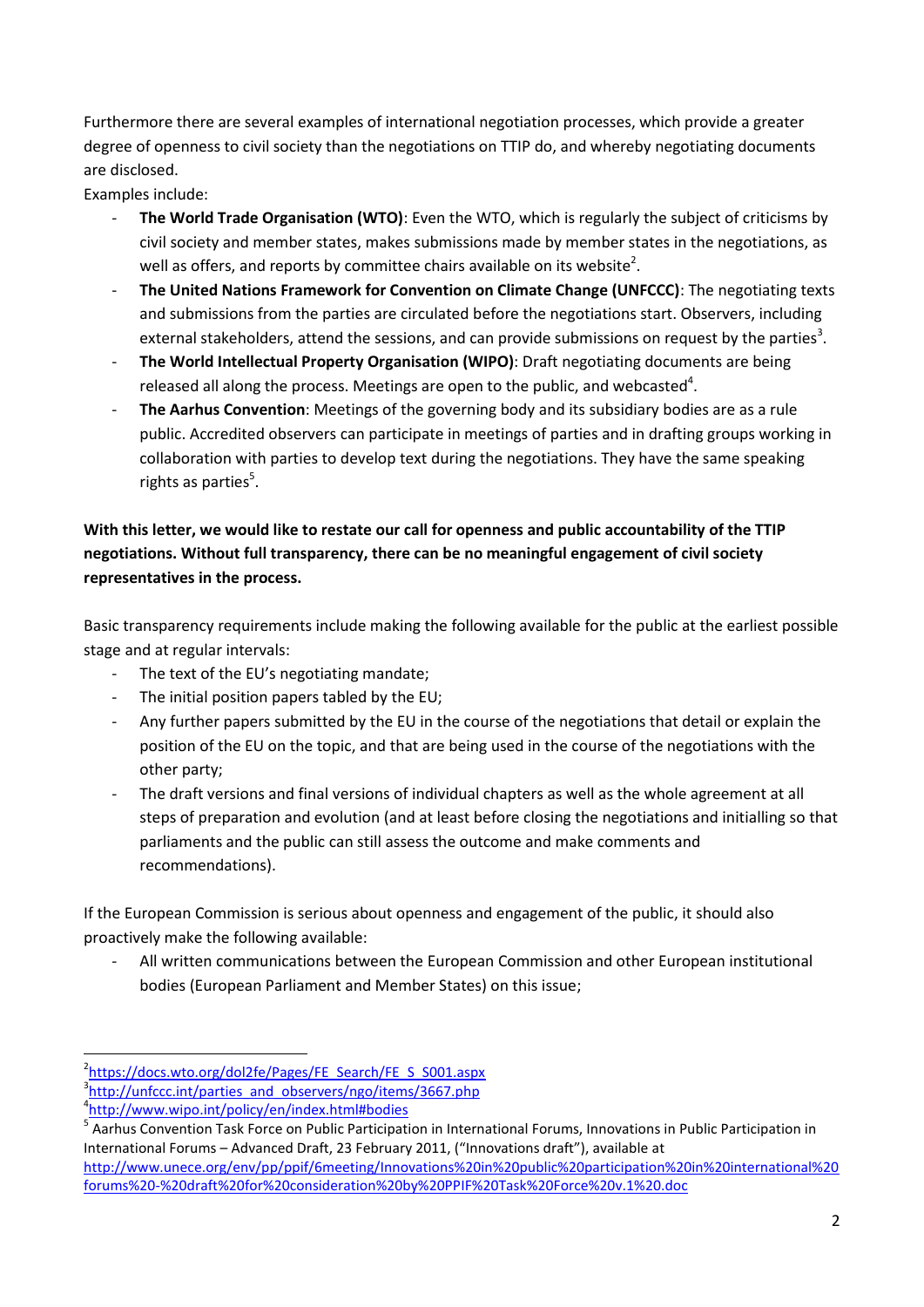- All agendas and minutes of meetings between the European Commission and the European Parliament and Member States on this issue;
- All written communications between the European Commission and third parties –including industry and lobby organisations – on this issue;
- All agendas and minutes of meetings between the European Commission and third parties including industry and lobby organisations – on this issue.

Yours sincerely,

Magda Stoczkiewicz Director, Friends of the Earth Europe

Contact: Paul de Clerck, Friends of the Earth Europe [paul@milieudfensie.nl](mailto:paul@milieudfensie.nl) ; +32-494-380-959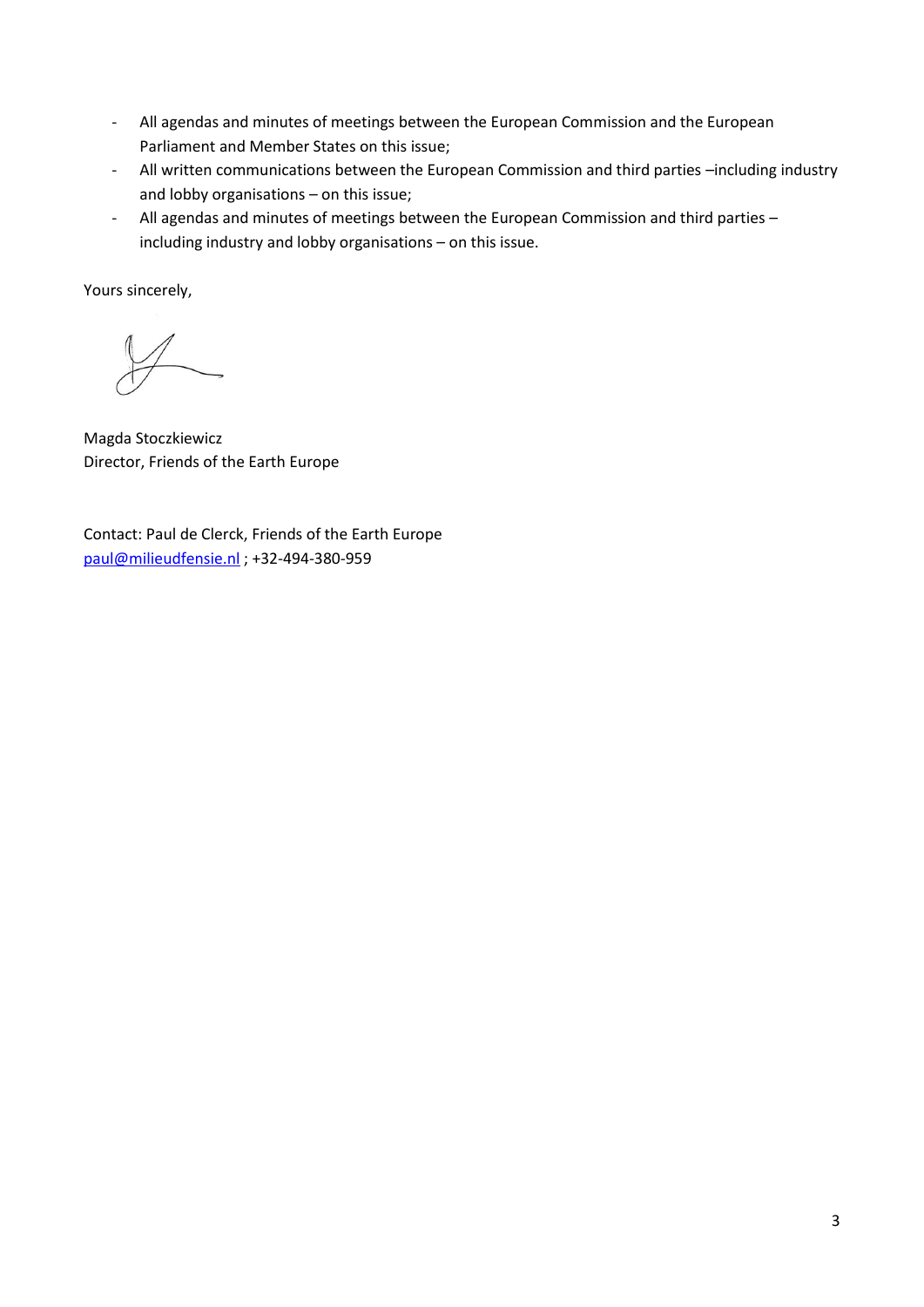On behalf of: **Signatories: Co-initiators** 11.11.11 AccessInfo Europe ArbeiterKammer Europa (AK Europa) Alliance for Lobbying Transparency and Ethics Regulation (ALTER-EU) ATTAC European Network Campagna Stop TTIP Italia **ClientEarth** Corporate Europe Observatory (CEO) European Consumer Organisation (BEUC) European Digital Rights Initiative (EDRI) Electronic Frontier Foundation (EFF) European Environmental Bureau (EEB) European Federation of Journalists (EFJ) European Public Health Alliance (EPHA) Finance Watch Friends of the Earth Europe (FoEE) Greenpeace Health and Environment Alliance (HEAL) LobbyControl Powershift Re:Common Seattle to Brussels SOMO (Centre for Research on Multinational Corporations) Spinwatch Transnational Institute (TNI) Transparency International EU (TI-EU) Transatlantic Consumers Dialogue Transport and Environment (T&E)

## **Signatories**: **Europe**

Access AEB e.V. Africa Europe Faith and Justice Network (AEFJN) Afrika Kontakt Aitec-IPAM Alternative Informatics Turkey An Taisce The National Trust for Ireland Article 19 Asamblea Las Rozas Asociación Qué hacen Attac Austria Attac Germany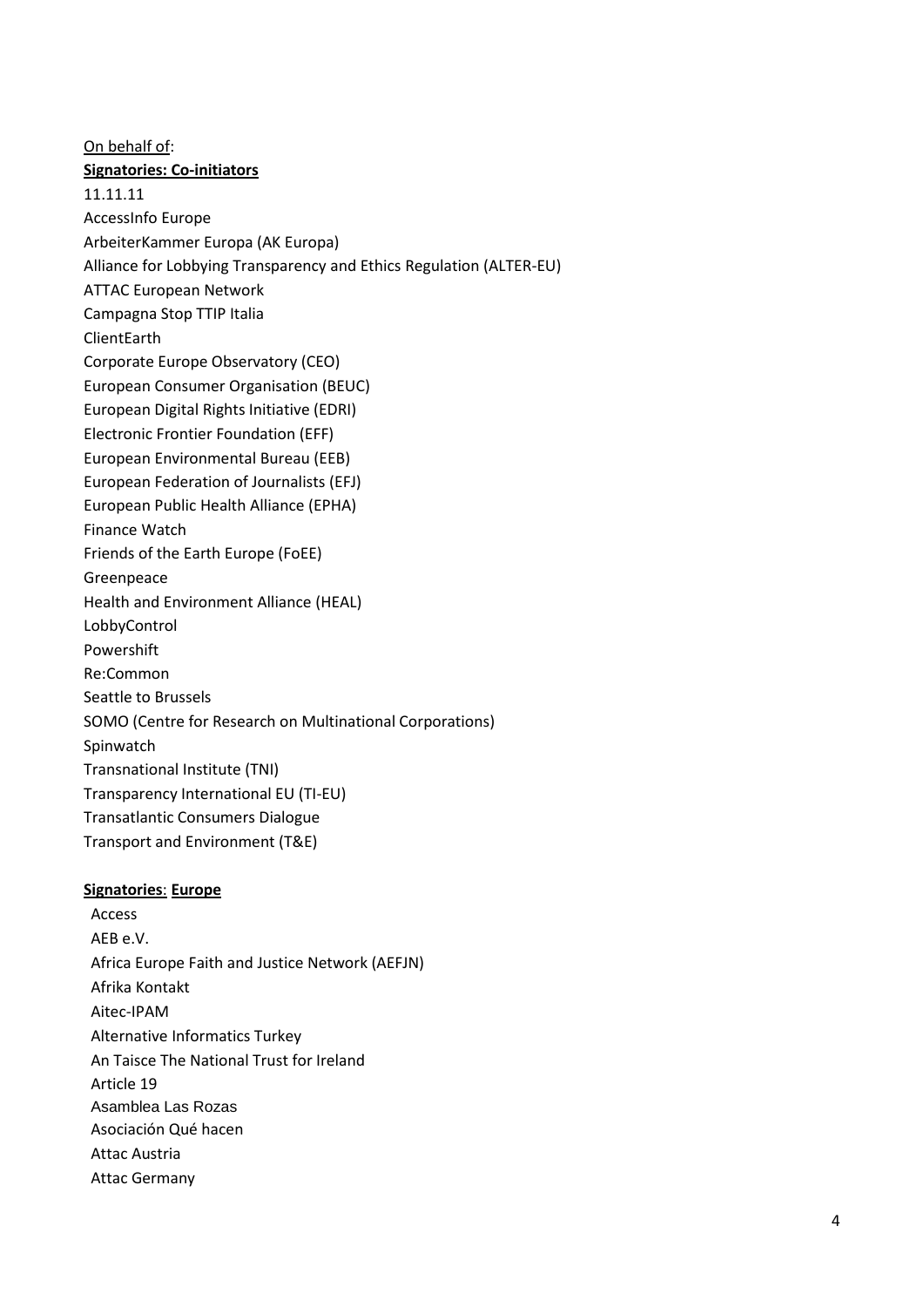Attac Nuernberg Attac Paderborn ATTAC Portugal ATTAC SPAIN Berlin Water Council Berlin Water Table BI Fracking freies Hessen BI lebenswertes Korbach e.V. Both ENDS' Breadboard BUND Naturschutz in Bayern e.V. Buy Responsibly Foundation CADTM - Committee for Abolition of the Third World Debt Campaign for Real Farming Central America Women's Network Central America Women's Network (CAWN) Centre for Sustainable Development Centrum Cyfrowe Projekt: Polska Change Partnership Chaos Computer Club Climate Alliance RED CIMAS Civil Euro Perspective CNCD-11.11.11 Collectif Roosevelt Commons Network Compass Compassion in World Farming Danish Ecological Council Danish Society for a Living Sea Deutscher Naturschutzring (DNR) - German League for Nature and Environment Diritto Di Sapere Dutch Elasmobranch Society (NEV) Earth Open Source Earth Watch Media Ecological Movement of Patras Ecologistas en Acción EcoNexus Ecoropa Ekumenicka akademie Praha ELA – Basque Workers Solidarity Engineering Without Borders Spain Entrepueblos/Entrepobles/Entrepobos/Herriarte Environmental Pillar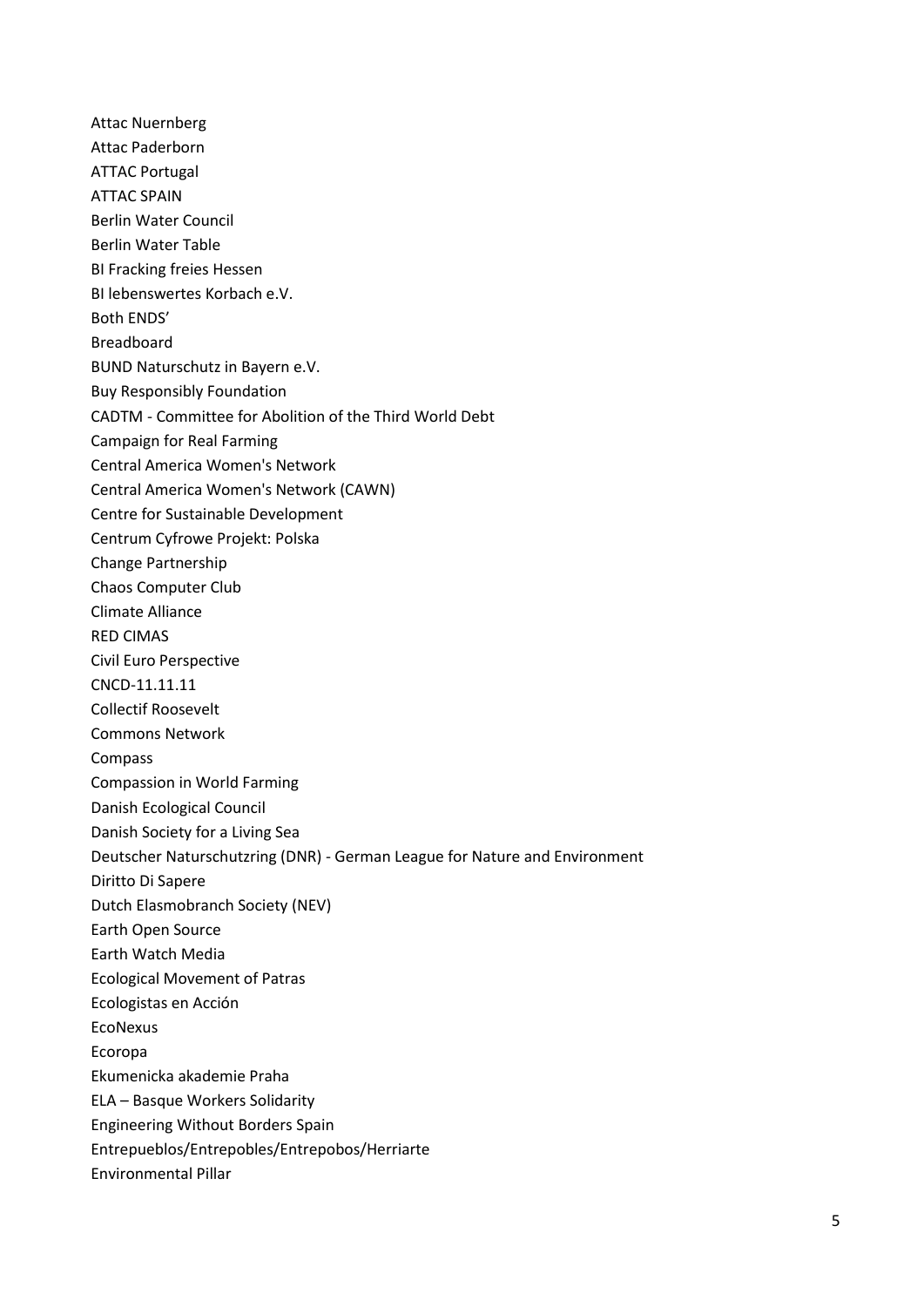Esquerra Unida País Valencià European Academy for Environmental Medicine EUROPAEM European Coalition for Corporate Justice (ECCJ) European Coordination Via Campesina European Federation of Public Service Unions (EPSU) European Transport Workers' Federation Fair Trade Advocacy Office FAIR TRADE HELLAS FairFin Fair–Fish International association Fís Nua Food & Water Europe Forum Informationsfreiheit (FOI) Foundation for a Free Information Infrastructure (FFII) Foundation for environment and agriculture Foundation of the "Fair Trade Coalition" (Poland) Fracking Free Ireland Fresh Eyes - People to People Travel cic Friends of the Earth Czech Republic Friends of the Earth England Wales and Northern Ireland Friends of the Earth Ireland Friends of the Earth Malta Gaia Foundation Generations Futures German NGO Forum on Environment and Development Gewerkschaftlicher Linksblock GLOBAL 2000-Friends of the Earth Austria Global Responsibility Platform Global Vision Foundation GM-free Ireland Network GMWatch GMWatch UK Green Budget Europe Green Zone Foundation (Fundacja Strefa Zieleni) Greenpeace Saar Grupo Portugal Parceria Transatlântica de Comércio e Investimento Hallintovahdit ry, Finland (Administration Watch, NGO) Hausfeld & Co LLP Health Action International Europe Heaven or sHell Hegoa Instituto de Estudios sobre el Desarrollo y la Cooperación Internacional HuertAula Comunitaria de Agroecología Cantarranas de la Universidad Complutense de Madrid IG Übersetzerinnen Übersetzer Iniciativa por la Soberanía Alimentaria de Madrid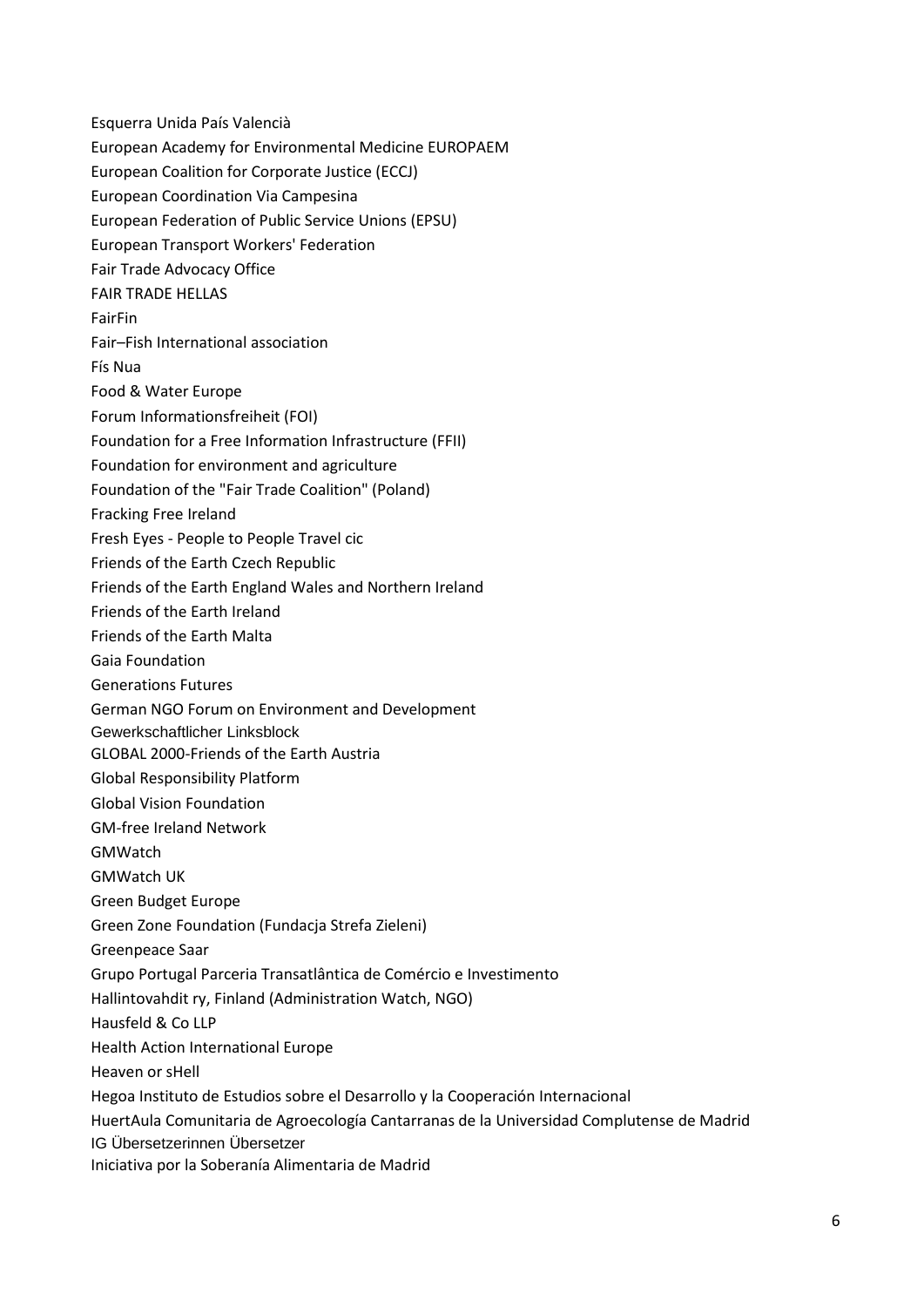Initiative bessere Zukunft

- Initiative für Netzfreiheit
- Institut Veblen
- Institute for Ecology and Action Anthropology, infoe e.V.
- Institute of Global Responsibility (IGO)
- Irish Doctors Environmental Association
- Iuridicum Remedium, Czech Republic
- Jordens Vänner
- Kalasantiner Kongregation
- Katholische Jungschar Österreichs
- KBW Katholishches Bildungswerk Wien
- KIFF Keep Ireland Fracking Free
- Kritische Oekologie / ifak e.V.
- Latinamerikagrupperna
- Les Amis de la Terre France
- Lithuanian national consumer federation
- Local Urban Development European Network(LUDEN)
- Locale Globale
- MIM Moral in Motion
- Modern Poland Foundation
- MyGR Technology Ltd
- Nature and Biodiversity Conservation Union (NABU)
- NaZemi
- Network Social Responsibility (NeSoVe)
- NOAH FOE Denmark
- Nordic Financial Unions
- Nuclear -Free Future Award
- ÖBV -Via Campesina.Austria
- ÖGB Europabüro
- OroVerde Tropical Forest Foundation
- Panoptykon
- Partido Humanista de Sevilla
- Permaculture Association (Britain)
- Pesticide Action Network Germany (PAN Germany)
- Platform Aarde Boer Consument
- Polish Fair Trade Association
- Powershift Belgium
- PresidioEuropa No TAV
- Pro Ethical Trade Finland
- Pro Natura
- PROVIEHVgtM e.V.
- Quaker Council for European Affairs
- Red Huertos Urbanos Comunitarios de Madrid -ReHd Mad!
- Request Initiative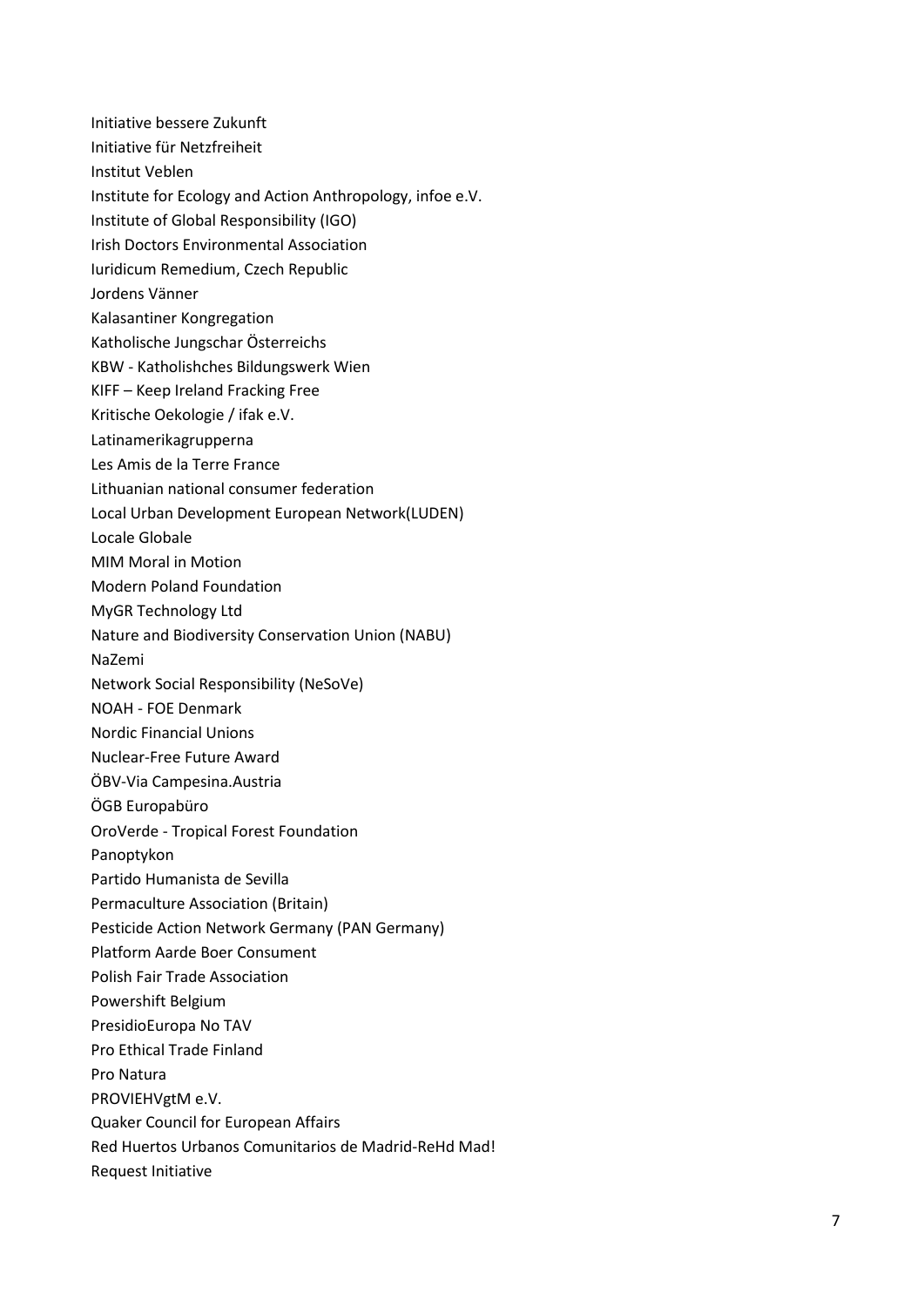Research & Degrowth RESEAU ENVIRONNEMENT SANTE RESULTS UK RETS – (Spanish Collective, human rights) Save Rosia Montana Madrid Sciaena - Marine Sciences and Cooperation Seas At Risk Send a Cow Slow Food Slow Food Germany Soil Association SOL - People for Solidarity, Ecology and Lifestyle Solidarity Sweden Latin America/ Solidaridad Suecia America Latina Stichting Schaaliegasvrij Nederland StopTTIP uk SÜDWIND Swedish Society for Nature Conservation The Open Knowledge Foundation TheStory.ie Trade Justice Movement TransFair e.V./Fairtrade Deutschland Treffpunkt mensch & arbeit Braunau Tschecho-Slovakisch-Österreichisches Kontaktforum Umweltdachverband Umweltinstitut München e.V. Unión Sindical Obrera (USO) VIBE!AT – Austrian Association for Internet Users VIDC Vienna Institute VIER PFOTEN / FOUR PAWS VOICE (Voice of Irish Concern for the Environment Vrijschrift VSF – Justicia Alimentaria Global War on Want Wasser in Bürgerhand WEED - World Economy, Ecology & Development West Country Brokers WIDE – Network for Women´s Rights and Feminist Perspectives in Development Working group Food Justice World Fair Trade Organization (WFTO) WWF European Policy Office Za Zemiata, FoE Bulgaria

**Signatories: US**

Activate USA